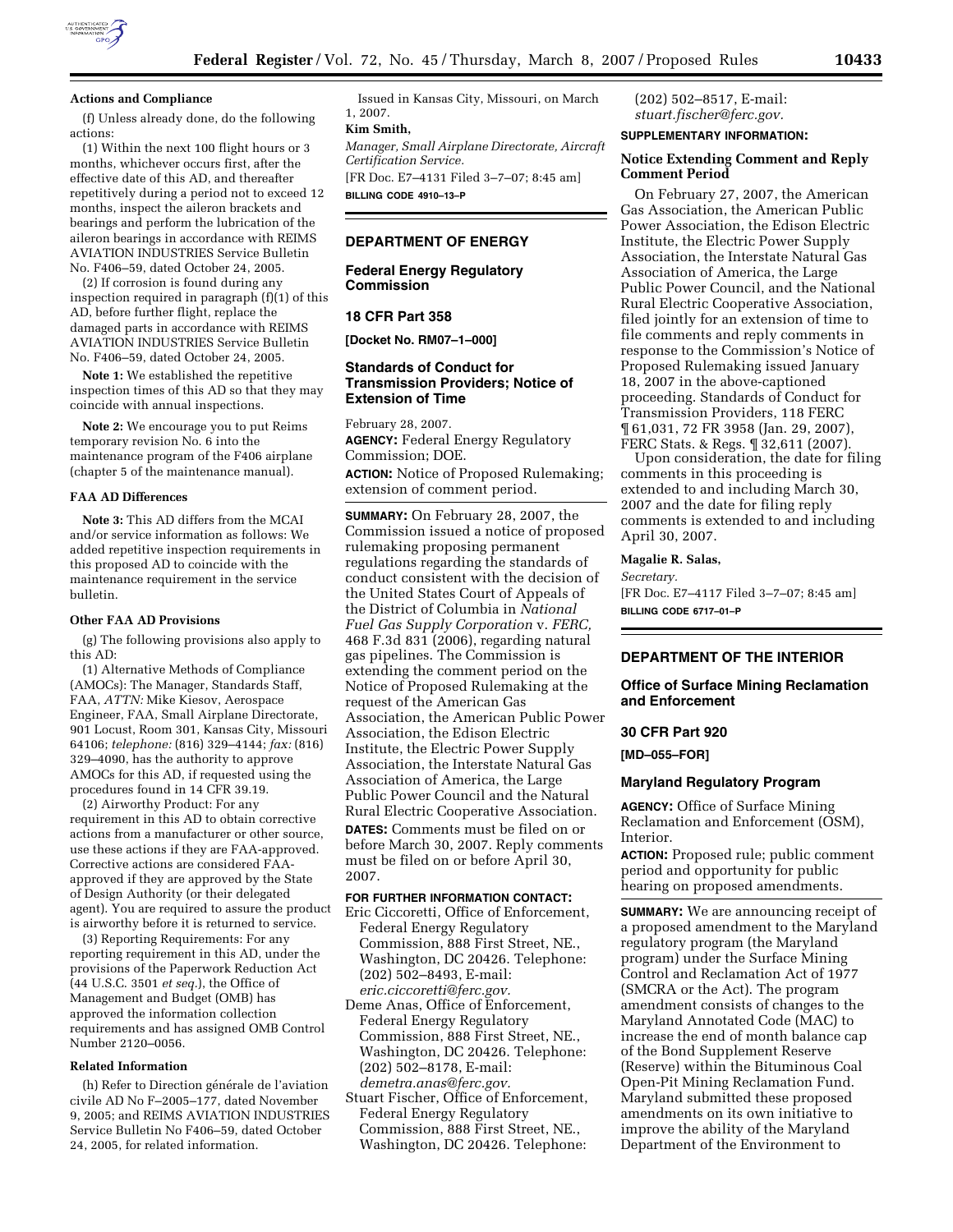finance reclamation projects by increasing the amounts available in the Reserve.

**DATES:** We will accept written comments on this amendment until 4 p.m. (local time), on April 9, 2007. If requested, we will hold a public hearing on the amendment on April 2, 2007. We will accept requests to speak at a hearing until 4 p.m. (local time), on March 23, 2007.

**ADDRESSES:** You may submit comments, identified by ''MD–055–FOR,'' by any of the following methods:

• *E-mail: grieger@osmre.gov*. Include ''MD–055–FOR'' in the subject line of the message;

• *Mail/Hand Delivery:* Mr. George Rieger, Chief, Pittsburgh Field Division, Office of Surface Mining Reclamation and Enforcement, 415 Market Street, Room 304, Harrisburg, PA 17101; Telephone: (717) 782–4849 ext. 11;

• *Federal eRulemaking Portal: http:// www.regulations.gov*. Follow the instructions for submitting comments.

*Instructions:* All submissions received must include the agency docket number ''MD–055–FOR'' for this rulemaking. For detailed instructions on submitting comments and additional information on the rulemaking process, see the ''Public Comment Procedures'' Section in this document. You may also request to speak at a public hearing by any of the methods listed above or by contacting the individual listed under **FOR FURTHER INFORMATION CONTACT**.

*Docket:* You may review copies of the Maryland program, this submission, a listing of any scheduled public hearings, and all written comments received in response to this document at the addresses listed below during normal business hours, Monday through Friday, excluding holidays. You may also receive one free copy of the submission by contacting OSM's Pittsburgh Field Division Office.

Mr. George Rieger, Chief, Pittsburgh Field Division, Office of Surface Mining Reclamation and Enforcement, 415 Market Street, Room 304, Harrisburg, PA 17101, Telephone: (717) 782–4849 ext. 11. E-mail: *grieger@osmre.gov*.

Mr. C. Edmon Larrimore, Program Manager, Mining Program, Maryland Department of the Environment,1800 Washington Boulevard, Baltimore, Maryland 21230, Telephone: (410) 537– 3557 or 1–800–633–6101.

**FOR FURTHER INFORMATION CONTACT:** Mr. George Rieger, Telephone: (717) 782– 4849 ext. 11. E-mail: *grieger@osmre.gov*. **SUPPLEMENTARY INFORMATION:** 

I. Background on the Maryland Program II. Description of the Proposed Amendment III. Public Comment Procedures

IV. Procedural Determinations

### **I. Background on the Maryland Program**

Section 503(a) of the Act permits a State to assume primacy for the regulation of surface coal mining and reclamation operations on non-Federal and non-Indian lands within its borders by demonstrating that its program includes, among other things, ''\* \* \*a State law which provides for the regulation of surface coal mining and reclamation operations in accordance with the requirements of the Act\*  $*$ ; and rules and regulations consistent with regulations issued by the Secretary pursuant to the Act.'' See 30 U.S.C.  $1253(a)(1)$  and  $(7)$ . On the basis of these criteria, the Secretary of the Interior conditionally approved the Maryland program on December 1, 1980. You can find background information on the Maryland program, including the Secretary's findings, the disposition of comments, and conditions of approval in the December 1, 1980, **Federal Register** (45 FR 79431). You can also find later actions concerning Maryland's program and program amendments at 30 CFR 920.12, 920.15, and 920.16.

# **II. Description of the Proposed Amendment**

By an undated letter received on January 29, 2007 (Administrative Record Number MD–587–00), Maryland sent us an amendment to revise its program under SMCRA (30 U.S.C. 1201 *et seq.*). The amendment revises MAC provisions to increase the end of month balance cap of the Bond Supplement Reserve within the Bituminous Coal Open-Pit Mining Reclamation Fund. Maryland submitted these proposed amendments on its own initiative to improve the ability of the Maryland Department of the Environment to finance reclamation projects by increasing the amounts available in the Reserve.

In its submittal of this amendment, Maryland stated that this action will improve the ability of the Maryland Department of the Environment to finance reclamation projects by increasing the amounts available in the Reserve. It also addresses findings and recommendations found in the Actuarial Study approved by OSM in the **Federal Register** dated May 13, 1998 (63 FR 26451).

This Bond Supplement Reserve Fund was established for reclamation purposes when the original bond is not sufficient to reclaim the site for which it was posted in the event of forfeiture. A surcharge is assessed for each ton of coal removed by the open-pit or strip

method. Part of that surcharge is deposited into the Bituminous Coal Open-Pit Mining Reclamation Fund and another part is remitted to the county. These funds are used to supplement forfeited bonds to enable the mine site to be reclaimed. An additional surcharge for each ton is assessed and credited to the county in which the mining is occurring.

A summary of the proposed changes follows:

### *1. MAC 15–517(c)*

Subsection (c) provides as follows:

(c) When the amount of money in the bond supplement reserve equals or exceeds \$300,000 at the end of the month, deposits into the reserve of the amounts provided in subsection (b)(1) and (2) of this section shall end temporarily.

Maryland proposes to revise Subsection (c) by increasing the end-ofmonth balance cap of the Bond Supplement Reserve Fund from \$300,000 to \$750,000.

As amended, Subsection (c) provides as follows:

(c) When the amount of money in the bond supplement reserve equals or exceeds \$750,000 at the end of the month, deposits into the reserve of the amounts provided in subsection (b)(1) and (2) of this section shall end temporarily.

# *2. MAC 15–517(d)(1)*

Subsection (d)(1) provides as follows:

(1) The amount of money in the bond supplement reserve equals or exceeds \$300,000 at the end of the month;

Maryland proposes to raise the endof-month balance cap of the Bond Supplement Reserve Fund from \$300,000 to \$750,000.

As amended, Subsection (d)(1) provides as follows:

(1) The amount of money in the bond supplement reserve equals or exceeds \$750,000 at the end of the month;

### *3. MAC 15–517(e)*

Subsection (e) reads as follows:

(e) At the end of any month when the amount of money in the bond supplement reserve is reduced below \$200,000:

Maryland proposes to raise the amount from \$200,000 to \$500,000 because the end-of-month balance cap that triggers the resumption of surcharges and deposits needed to be increased as well.

As amended, Subsection (e) provides as follows:

(e) At the end of any month when the amount of money in the bond supplement reserve is reduced below \$500,000: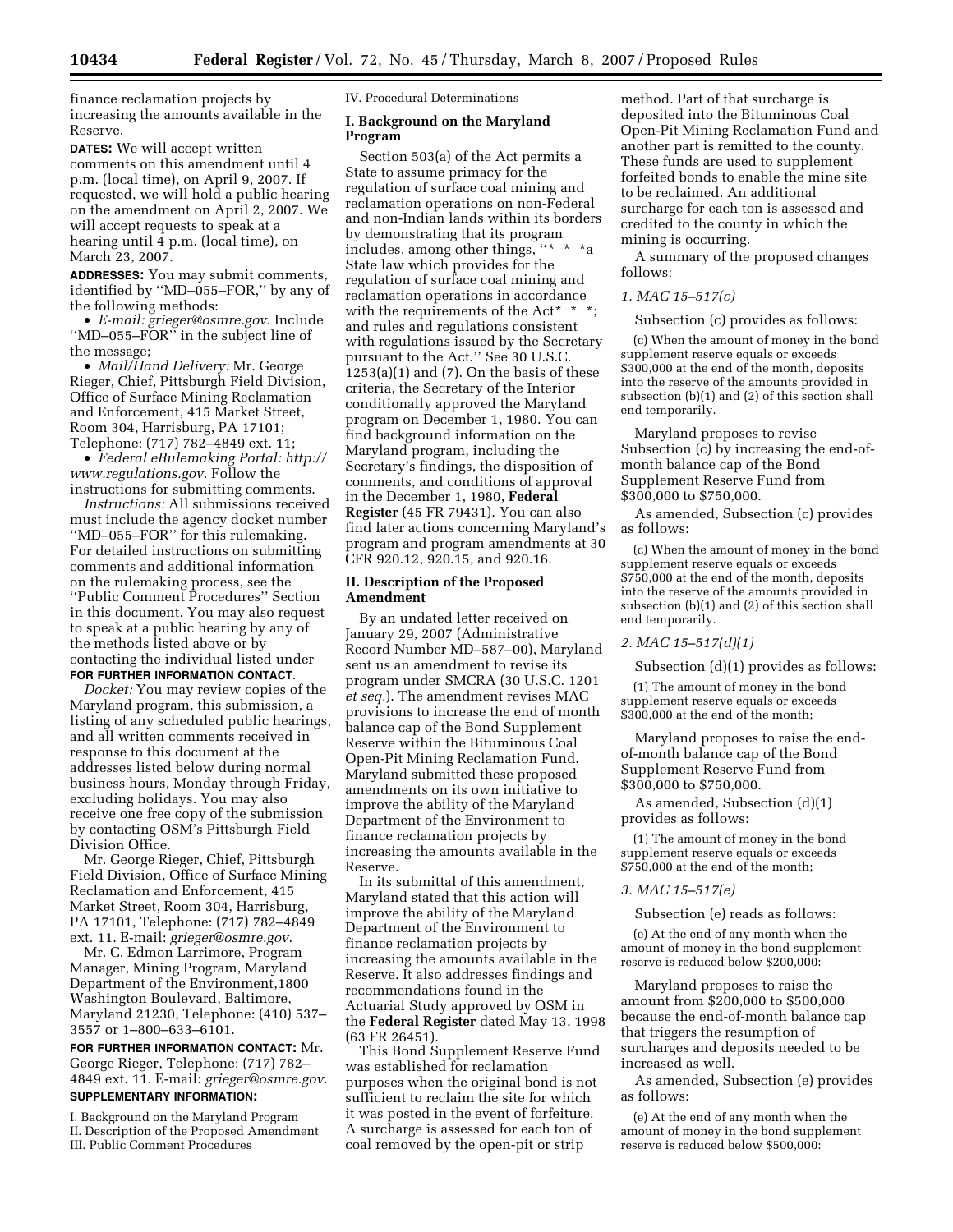#### **III. Public Comment Procedures**

Under the provisions of 30 CFR 732.17(h), we are seeking your comments on whether the submission satisfies the applicable program approval criteria of 30 CFR 732.15. If we approve the amendment, it will become part of the Maryland program.

#### *Written Comments*

Send your written or electronic comments to OSM at the address given above. Your written comments should be specific, pertain only to the issues proposed in this rulemaking, and include explanations in support of your recommendations. We may not consider or respond to your comments when developing the final rule if they are received after the close of the comment period (see **DATES**). We will make every attempt to log all comments into the administrative record, but comments delivered to an address other than the Pittsburgh Field Division Office may not be logged in.

### *Electronic Comments*

Please submit Internet comments as an ASCII or Word file avoiding the use of special characters and any form of encryption. Please also include ''Attn: MD–055–FOR'' and your name and return address in your Internet message. If you do not receive a confirmation that we have received your Internet message, contact the Pittsburgh Field Division Office at (717) 782–4849 ext. 11.

### *Public Availability of Comments*

Before including your address, phone number, e-mail address, or other personal identifying information in your comment, you should be aware that your entire comment—including your personal identifying information—may be made publicly available at any time. While you can ask us in your comment to withhold your personal identifying information from public review, we cannot guarantee that we will be able to do so.

# *Public Hearing*

If you wish to speak at the public hearing, contact the person listed under **FOR FURTHER INFORMATION CONTACT** by 4 p.m. (local time), on March 23, 2007. If you are disabled and need special accommodations to attend a public hearing, contact the person listed under **FOR FURTHER INFORMATION CONTACT**. We will arrange the location and time of the hearing with those persons requesting the hearing. If no one requests an opportunity to speak, we will not hold a hearing.

To assist the transcriber and ensure an accurate record, we request, if possible,

that each person who speaks at the public hearing provide us with a written copy of his or her comments. The public hearing will continue on the specified date until everyone scheduled to speak has been given an opportunity to be heard. If you are in the audience and have not been scheduled to speak and wish to do so, you will be allowed to speak after those who have been scheduled. We will end the hearing after everyone scheduled to speak and others present in the audience who wish to speak, have been heard.

### *Public Meeting*

If only one person requests an opportunity to speak, we may hold a public meeting rather than a public hearing. If you wish to meet with us to discuss the amendment, please request a meeting by contacting the person listed under **FOR FURTHER INFORMATION CONTACT**. All such meetings will be open to the public and, if possible, we will post notices of meetings at the locations listed under **ADDRESSES**. We will make a written summary of each meeting a part of the Administrative Record.

### **IV. Procedural Determinations**

*Executive Order 12630—Takings* 

This rule does not have takings implications. This determination is based on the analysis performed for the counterpart Federal regulation.

#### *Executive Order 12866—Regulatory Planning and Review*

This rule is exempt from review by the Office of Management and Budget under Executive Order 12866.

### *Executive Order 12988—Civil Justice Reform*

The Department of the Interior has conducted the reviews required by section 3 of Executive Order 12988 and has determined that this rule meets the applicable standards of subsections (a) and (b) of that section. However, these standards are not applicable to the actual language of State regulatory programs and program amendments because each program is drafted and promulgated by a specific State, not by OSM. Under sections 503 and 505 of SMCRA (30 U.S.C. 1253 and 1255) and the Federal regulations at 30 CFR 730.11, 732.15, and 732.17(h)(10), decisions on proposed State regulatory programs and program amendments submitted by the States must be based solely on a determination of whether the submittal is consistent with SMCRA and its implementing Federal regulations and whether the other requirements of

30 CFR Parts 730, 731, and 732 have been met.

### *Executive Order 13132—Federalism*

This rule does not have Federalism implications. SMCRA delineates the roles of the Federal and State governments with regard to the regulation of surface coal mining and reclamation operations. One of the purposes of SMCRA is to ''establish a nationwide program to protect society and the environment from the adverse effects of surface coal mining operations.'' Section 503(a)(1) of SMCRA requires that State laws regulating surface coal mining and reclamation operations be ''in accordance with'' the requirements of SMCRA, and section 503(a)(7) requires that State programs contain rules and regulations ''consistent with'' regulations issued by the Secretary pursuant to SMCRA.

# *Executive Order 13175—Consultation and Coordination With Indian Tribal Governments*

In accordance with Executive Order 13175, we have evaluated the potential effects of this rule on Federally recognized Indian tribes and have determined that the rule does not have substantial direct effects on one or more Indian tribes, on the relationship between the Federal Government and Indian tribes, or on the distribution of power and responsibilities between the Federal Government and Indian tribes. The basis for this determination is our decision is on a State regulatory program and does not involve a Federal regulation involving Indian lands.

# *Executive Order 13211—Regulations That Significantly Affect the Supply, Distribution, or Use of Energy*

On May 18, 2001, the President issued Executive Order 13211 which requires agencies to prepare a Statement of Energy Effects for a rule that is (1) Considered significant under Executive Order 12866, and (2) likely to have a significant adverse effect on the supply, distribution, or use of energy. Because this rule is exempt from review under Executive Order 12866 and is not expected to have a significant adverse effect on the supply, distribution, or use of energy, a Statement of Energy Effects is not required.

### *National Environmental Policy Act*

This rule does not require an environmental impact statement because section 702(d) of SMCRA (30 U.S.C. 1292(d)) provides that agency decisions on proposed State regulatory program provisions do not constitute